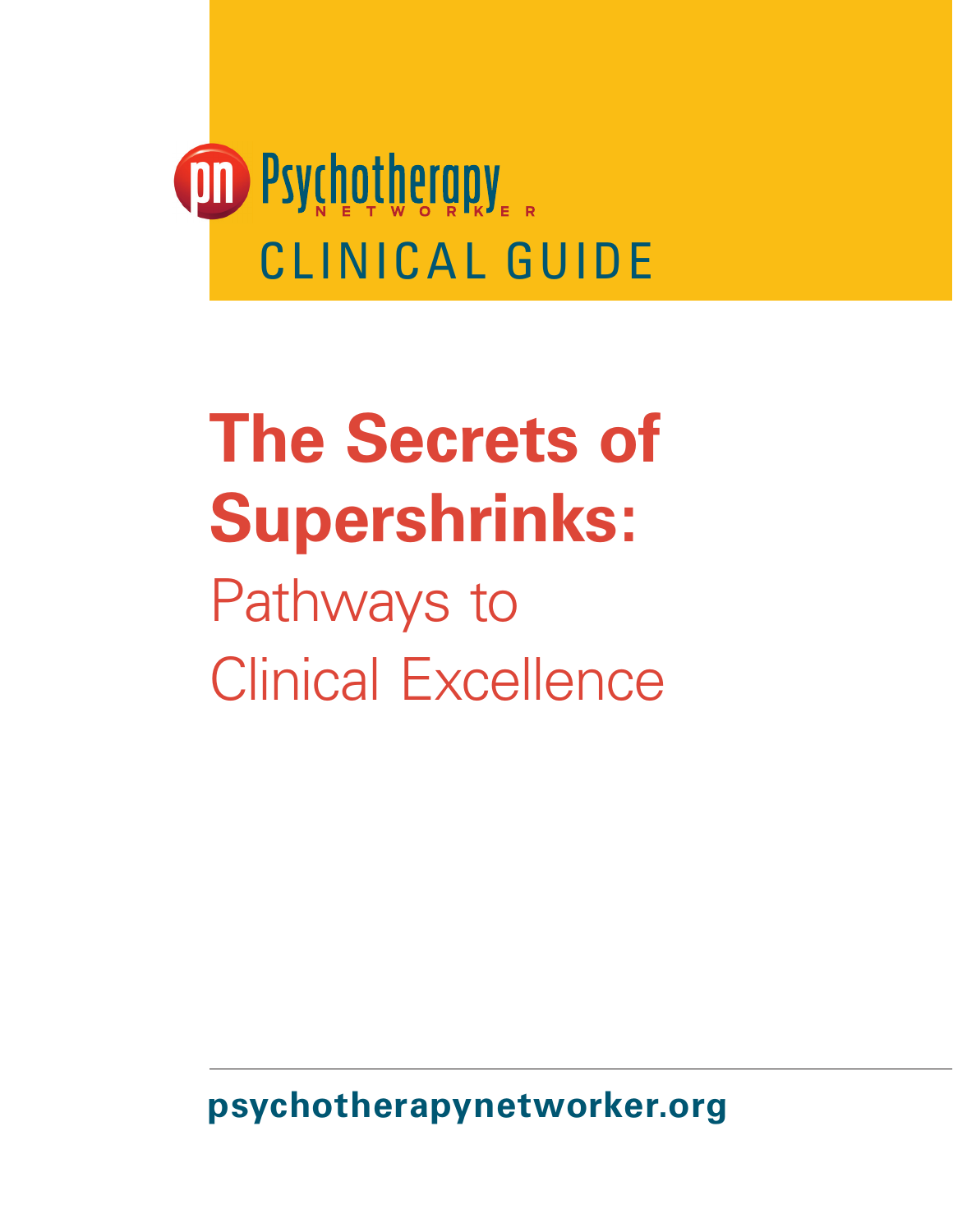## About Psychotherapy Networker

#### Indispensable Resources for Your Practice

Psychotherapy Networker is a nonprofit educational organization dedicated to offering practical guidance, creative inspiration, and community support to therapists around the world. Whether you want to stay informed about new ideas and current debates in the field, connect with colleagues who share your professional interests, or just keep the spirit of discovery alive and well in your work, **Psychotherapy Networker** provides indispensable guidance and resources for your practice.

#### The Networker Magazine

For more than three decades, the *Psychotherapy Networker* magazine has earned a worldwide readership for its incisive, tough-minded coverage of the everyday challenges of clinical practice and the therapeutic innovations shaping the direction of the profession. Written with the practical needs of clinicians in mind, the Networker is the most topical, timely, and widely read publication in the psychotherapy community today. Celebrated for its engaging style, it's won just about every award out there, including the National Magazine Award—the Oscar of the magazine industry.

#### Online Learning & CEs

With one of the largest offerings of **distance-learning programs** in the field, the Networker makes it easy to stay on the cutting edge of practice, expand your clinical repertoire, and earn continuing education (CE) credits at your own pace, in your own space, and whenever it's convenient for you. Learning options include our popular video interviews with the field's most celebrated practitioners, audio programs on a vast range of clinical topics, and reading courses featuring the work of therapy's finest writers. We also offer the State of the Art virtual conference, bringing together both special premiere events and the best of the Networker's CE offerings from throughout the year.

#### The Symposium Experience

Since 1978, the **Networker Symposium** has hosted a unique annual conference highlighting the latest developments in psychotherapy. With a teaching faculty of 125 of the field's best and brightest, the Symposium draws more than 3,000 mental health professionals to Washington, DC each year to take part in an array of learning opportunities. Whatever your clinical interest, the Symposium offers workshops and events that will tap your creativity, sharpen your clinical skills, and deepen your understanding as a therapist.

#### PSYCHOTHERAPY NETWORKER TEAM

Editor Richard Simon

Senior Editor Mary Sykes Wylie

Managing Editor Livia Kent

Online Editor Rachel Coyne

Advertising Director & Exhibit Show Manager

Mike McKenna Symposium Director Jim Foreman

Art Director Jeffrey L. Dever Dever Designs

Editorial and Creative **Consultant** Dick Anderson

Copy Editors Jacob Love Karen Sundquist Contributing Editors Diane Cole, Ryan Howes, Marian Sandmaier

Founder Charles H. Simpkinson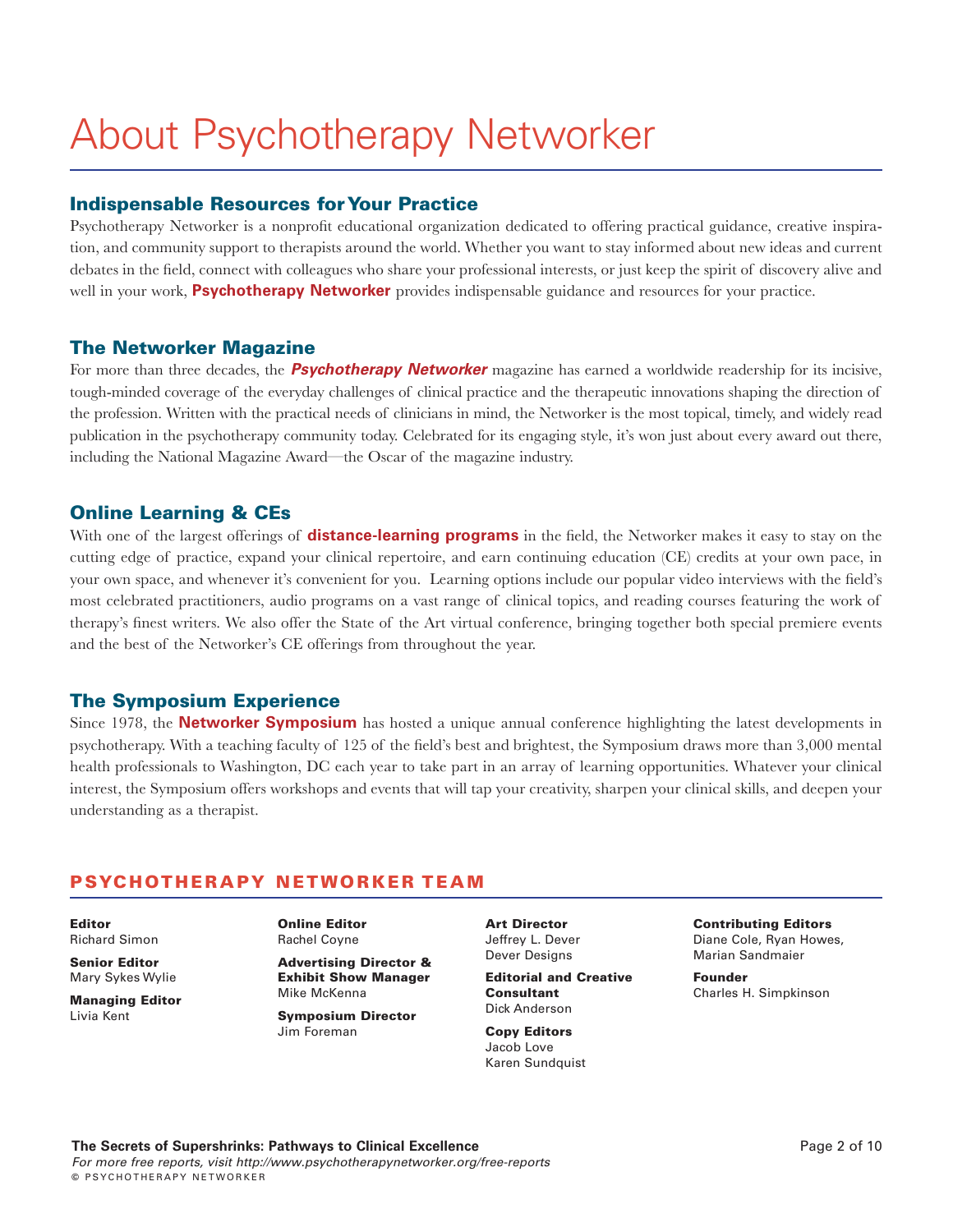### The Secrets of Supershrinks: Pathways to Clinical Excellence

#### By Scott Miller, Mark Hubble, and Barry Duncan

*B*  most people consider the tiny insect a pest. The critter comes *oisea trivittatus*, better known as the boxelder bug, emerges from the recesses of homes and dwellings in early spring. While feared neither for its bite nor sting, out by the thousands, resting in the sun and staining upholstery and draperies with its orange-colored wastes. Few find it endearing, with the exception perhaps of entomologists. It doesn't purr and won't fetch the morning paper. What's more, you'll be sorry if you step on it. When crushed, the diminutive creature emits a putrid odor worthy of an animal many times its size.

For as long as anyone could remember, *Boisea trivittatus* was an unwelcome yet familiar guest in the offices and waiting area of a large Midwestern, multicounty community mental health center. Professional exterminators did their best to keep the bugs at bay, but inevitably many eluded the efforts to eliminate them. Tissues were strategically placed throughout the center to assist staff and clients in dispatching the escapees. In time, the arrangement became routine. Out of necessity, everyone tolerated the annual annoyance—with one notable exception.

Dawn, a 12-year veteran of the center, led the resistance to what she considered "insecticide." In a world turned against the bugs, she was their only ally. To save the tiny beasts, she collected and distributed old mason jars, imploring others to catch the little critters so that she could safely release them outdoors.

Few were surprised by Dawn's regard for the bugs. Most people who knew her would have characterized her as a holdout from the Summer of Love. Her VW microbus, floorlength, tie-died skirts, and Birkenstock sandals—combined with the scent of patchouli and sandalwood that lingered after her passage—solidified everyone's impression that she was a fugitive of Haight-Ashbury. Rumor had it that she'd been conceived at Esalen.

Despite these eccentricities, Dawn was hands-down the most effective therapist at the agency. This finding was established through a tightly controlled, research-to-practice study conducted at her agency. As part of this study of success rates in actual clinical settings, Dawn and her colleagues administered a standardized measure of progress to each client at every session. What made her performance all the more compelling was that Dawn was the top performer seven years running. Moreover, factors widely believed to affect treatment outcome—the client's age, gender, diagnosis, level of functional impairment, or prior treatment history—didn't affect her results. Other factors that weren't correlated to her outcomes either were her age, gender, training, professional discipline, licensure, or years of experience. Even her theoretical orientation proved inconsequential.

Contrast Dawn with Gordon, who couldn't have been more different. Rigidly conservative and brimming with confidence bordering on arrogance, Gordon managed to build a thriving private practice in an area where most practitioners were struggling to stay afloat financially. Many in the professional community sought to emulate his success. In the hopes of learning his secrets or earning his acknowledgement, they competed hard to become part of his inner circle.

Whispered conversations at parties and local professional meetings made clear that others regarded Gordon with envy and enmity. "Profits talk, patients walk," was one comment that captured the general feeling about him. But the critics couldn't have been more wrong. The people Gordon saw in his practice regarded him as caring and deeply committed to their welfare. Furthermore, he achieved outcomes that were far superior to those of the clinicians who carped about him. In fact, the same measures that confirmed Dawn's superior results placed Gordon in the top 25 percent of psychotherapists studied in the United States.

In 1974, researcher David F. Ricks coined the term *supershrinks* to describe a class of exceptional therapists—practitioners who stood head and shoulders above the rest. His study examined the long-term outcomes of "highly disturbed" adolescents. When the research participants were later examined as adults, he found that a select group, treated by one particular provider, fared notably better. In the same study, boys treated by the "pseudoshrink" demonstrated alarmingly poor adjustment as adults.

That therapists differ in their ability to affect change is hardly a revelation. All of us have participated in hushed conversations about colleagues whose performance we feel falls short of the mark. We also recognize that some practitioners are a cut above the rest. With rare exceptions, whenever they take aim, they hit the bull's-eye. Nevertheless, since Rick's first description, little has been done to further the investigation of super- and pseudoshrinks. Instead, professional time,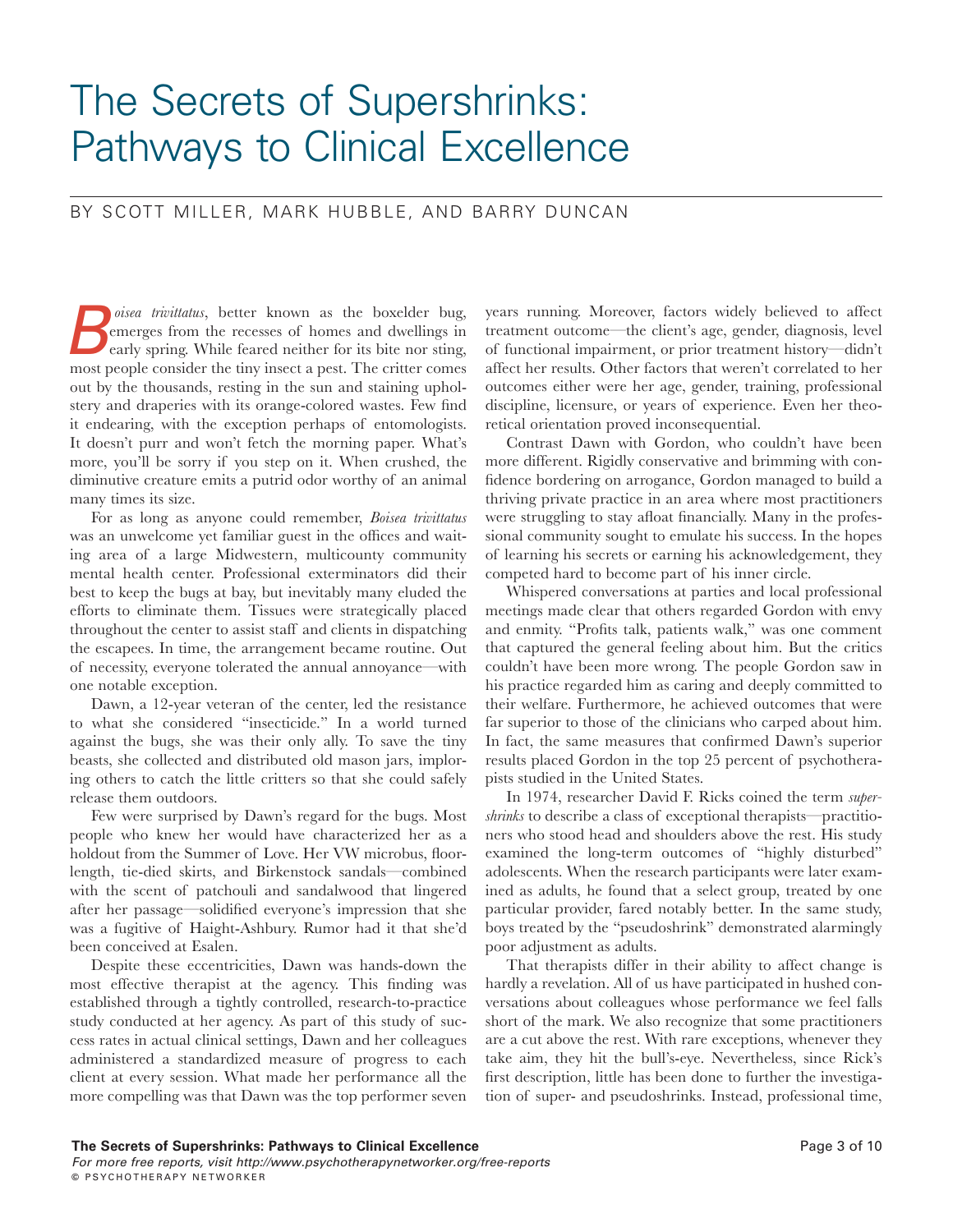energy, and resources have been directed exclusively toward identifying effective *therapies*. Trying to identify specific interventions that could be reliably dispensed for specific problems has a strong common-sense appeal. No one would argue with the success of the idea of problem-specific interventions in the field of medicine. But the evidence is incontrovertible. *Who* provides the therapy treatment is a much more important determinant of success than *what* treatment approach is provided.

Consider a study reported by Bruce Wampold and Jeb Brown in the October 2005 J*ournal of Consulting and Clinical Psychology*. It included 581 licensed providers—psychologists, psychiatrists, and master's-level therapists—who were treating a diverse sample of more than 6,000 clients. The therapists, the clientele, and the presenting complaints weren't different in any meaningful way from those in clinical settings nationwide. As was the case with Dawn and Gordon, the clients' age, gender, and diagnosis had no impact on the treatment success rate and neither did the experience, training, and theoretical orientation of the therapists. However, clients of the best therapists in the sample improved at a rate at least 50 percent higher and dropped out at a rate at least 50 percent lower than those assigned to the worst clinicians in the sample.

Another important finding emerged: in those cases in which psychotropic medication was combined with psychotherapy, the drugs didn't perform consistently. The effectiveness depended on the quality of the therapist—drugs used in combination with talk therapy were 10 times more effective with the best therapists than with the worst therapists. Among the latter group, the drugs virtually made no difference. So, in the chemistry of mental health treatment, orientations, techniques, and even medications are relatively inert. The catalyst is the clinician.

#### The Making of a Supershrink

So how do the supershrinks—practitioners as dissimilar as Dawn and Gordon—do what they do? Are they made or born? Is it a matter of temperament or training? Have they discovered a secret unknown to other practicing clinicians or are their superior results simply a fluke, more measurement error than reality? Answering these questions is critical. If being the best is matter of birth, personal disposition, or chance, the phenomenon would hardly be worth further study. But should their talents prove transferable, the implications for training, certification, and service delivery are nothing short of staggering.

Enter the Institute for the Study of Therapeutic Change, an international group of researchers and clinicians dedicated to studying what works in psychotherapy. For the past eight years, the group, including ourselves, has been tracking the outcomes of thousands of therapists treating tens of thousands of clients in myriad clinical settings across the United States and abroad. Like David Ricks and other researchers, we found wide variations in effectiveness among practicing clinicians. Intrigued, we decided to try to determine why.

We began our investigation by looking at the research literature. The institute has earned its reputation in part by reviewing research and publishing summaries and critical analyses on its website (www.talkingcure.com). We were well aware at the outset that little had been done since Rick's original paper to deepen the understanding of super- and pseudoshrinks. Nevertheless, a massive amount of research had been conducted on what makes therapists and therapy effective in general. When we attempted to determine the characteristics of the most effective practitioners using our national database, hypothesizing that therapists like Dawn and Gordon must simply do or embody more of "it," we smacked head first into a brick wall. Neither the person of the therapist nor technical prowess separated the best from the rest.

 Frustrated, but undeterred, we retraced our steps. Maybe we'd missed something—a critical study, a nuance, a finding—that would steer us in the right direction. We returned to our own database to take a second look, reviewing the numbers and checking the analyses. We asked consultants outside the institute to verify our computations. We invited others to brainstorm possible explanations. Opinions varied from many of the factors we'd already considered and ruled out to "it's all a matter of chance, noise in the system, more statistical artifact than fact." Said another way, supershrinks weren't real, their emergence in any data analysis was entirely random. In the end, nothing we could point to explained why some clinicians achieved consistently superior results. Seeing no solution, we gave up and turned our attention elsewhere.

The project would have remained shelved indefinitely had one of us not stumbled on the work of Swedish psychologist K. Anders Ericsson. Nearly two years had passed since we had given up. Then Scott, returning to the U.S. after providing a week of training in Norway, stumbled on an article about Ericsson's findings published in *Fortune* magazine. Weary from the road and frankly bored, he'd taken the periodical from the passing flight attendant more for the glossy pictures and factoids than for intellectual stimulation. In short order, however, the magazine title seized his attention—in big bold letters, "WHAT IT TAKES TO BE GREAT." The subtitled cinched it, "Research now shows that the lack of natural TALENT IS IRRELEVANT to great success." Although the lead article itself was a mere four pages in length, the content kept him occupied for the remaining eight hours of the flight.

Ericsson, Scott learned, was widely considered "the expert on experts." For the better part of two decades, he'd been studying the world's best athletes, authors, chess players, dart throwers, mathematicians, pianists, teachers, pilots, physicians, and others. He was also a bit of a maverick. In a world prone to attribute greatness to genetic endowment, Ericsson didn't mince words, "The search for stable heritable characteristics that could predict or at least account for superior performance of eminent individuals [in sports, chess, music, medicine, etc.] has been surprisingly unsuccessful. . .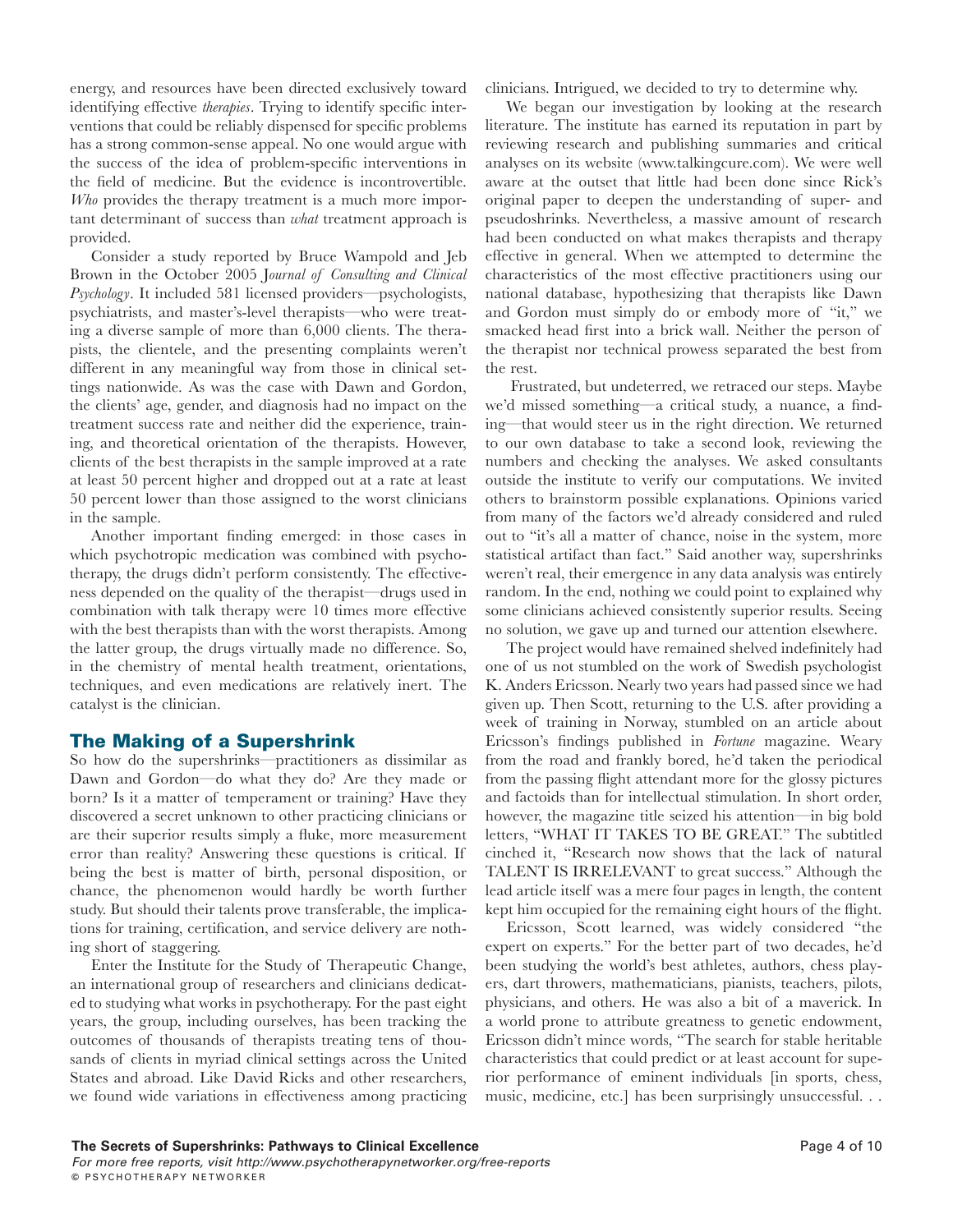. Systematic laboratory research . . . provides *no* evidence for giftedness or innate talent."

Should Ericsson's bold and sweeping claims prove difficult to believe, take the example of Michael Jordan, widely regarded as the greatest basketball player of all time. When asked, most would cite natural advantages in height, reach, and leap as key to his success. Notwithstanding, few know that "His Airness" was cut from his high school varsity basketball team! So much for the idea of being born great. It simply doesn't work that way.

The key to superior performance? As absurd as it sounds, the best of the best simply work harder at improving their performance than others do. Jordan, for example, didn't give up when thrown off the team. Instead, his failure drove him to the courts, where he practiced hour after hour. As he put it, "Whenever I was working out and got tired and figured I ought to stop, I'd close my eyes and see that list in the locker room without my name on it, and that usually got me going again."

Such *deliberate practice,* as Ericsson goes to great lengths to point out, isn't the same as the number of hours spent on the job, but rather the amount of time specifically devoted to reaching for objectives *just beyond one's level of proficiency.* He chides anyone who believes that experience creates expertise, saying, "Just because you've been walking for 50 years doesn't mean you're getting better at it." Interestingly, he and his group have found that elite performers across many different domains engage in the same amount of such practice, on average, every day, including weekends. In a study of 20-yearold musicians, for example, Ericsson and colleagues found that the top violinists spent 2 times as much time (10,000 hours on average) working to meet specific performance targets as the next best players and 10 times as much time as the average musician.

As time consuming as this level of practicing sounds—and it is—it isn't enough. According to Ericsson, to reach the top level, attentiveness to feedback is crucial. Studies of physicians with an uncanny knack for diagnosing baffling medical problems, for example, prove that they act differently than their less capable, but equally well-trained, colleagues. In addition to visiting with, examining, taking careful notes about, and reflecting on their assessment of a particular patient, they take one additional critical step. *They follow up*. Unlike their "proficient" peers, they don't settle. Call it professional compulsiveness or pride, these physicians need to know whether they were right, even though finding out is neither required nor reimbursable. "This extra step," Ericsson says, gives the superdiagnostician, "a significant advantage over his peers. It lets him better understand how and when he's improving."

Within days of touching down, Scott had shared Ericsson's findings with Mark and Barry. An intellectual frenzy followed. Articles were pulled, secondary references tracked down, and Ericsson's 918-page *Cambridge Handbook of Expertise and Expert Performance* purchased and read cover to cover. In the process, our earlier confusion gave way to understanding. With considerable chagrin, we realized that what therapists per se do is irrelevant to greatness. The path to excellence would never be found by limiting our explorations to the world of psychotherapy, with its attendant theories, tools, and techniques. Instead, we needed to redirect our attention to superior performance, regardless of calling or career.

#### Knowing What You Don't Know

Informed by this new perspective, the team moved into high gear. Suddenly, several studies we'd come across during our review of the literature took on new meaning, illuminated by Ericsson's finding that direct feedback made a big difference in creating people who excelled. The first focused on private practitioners working in a managed behavioral health care network. Veteran researchers Deirdre Hiatt and George Hargrave used peer and provider ratings, as well as a standardized outcome measures, to assess the success rates of therapists in their sample. Once again, providers were found to vary significantly in their effectiveness. What was disturbing, though, is that the *least* effective therapists in the sample thought they were on par with the *most* effective! As the brilliant detective Sherlock Holmes once observed, "Mediocrity knows nothing higher than itself." Like diagnosticians who don't follow up and merely assume that their analysis is correct, without direct feedback, the ineffective therapists in the Hiatt and Hargrave study assumed that they were performing adequately.

Ericsson's work on practice and feedback also explained studies showing that most of us grow continually in confidence over the course of our careers, despite little or no improvement in our actual rates of success. Hard to believe, but true. On this score, the experience of psychologist Paul Clement is telling. Throughout his years of practice, he kept unusually thorough records of his work with clients, detailing hundreds of cases falling into 86 different diagnostic categories. "I had expected to find," he said in a quantitative analysis, published in May 1994 in the peer-reviewed journal *Professional Psychology: Research and Practice*, "that I had gotten better and better over the years . . . but my data failed to suggest any . . . change in my therapeutic effectiveness across the 26 years in question."

Contrary to conventional wisdom, the culprit behind such mistaken self-assessment isn't incompetence but rather *proficiency*. Within weeks and months of first starting out, noticeable mistakes in everyday professional activities become increasingly rare, making intentional modifications seem irrelevant, increasingly difficult, and costly in terms of time and resources. Once more, this is human nature, a process that dogs every profession. Add to this, the custom in our profession of conflating success with a particular method or technique and the door to greatness for many therapists is slammed shut early on.

During the last few decades, for example, more than 10,000 "how-to" books on psychotherapy have been published. At the same time, the number of treatment approaches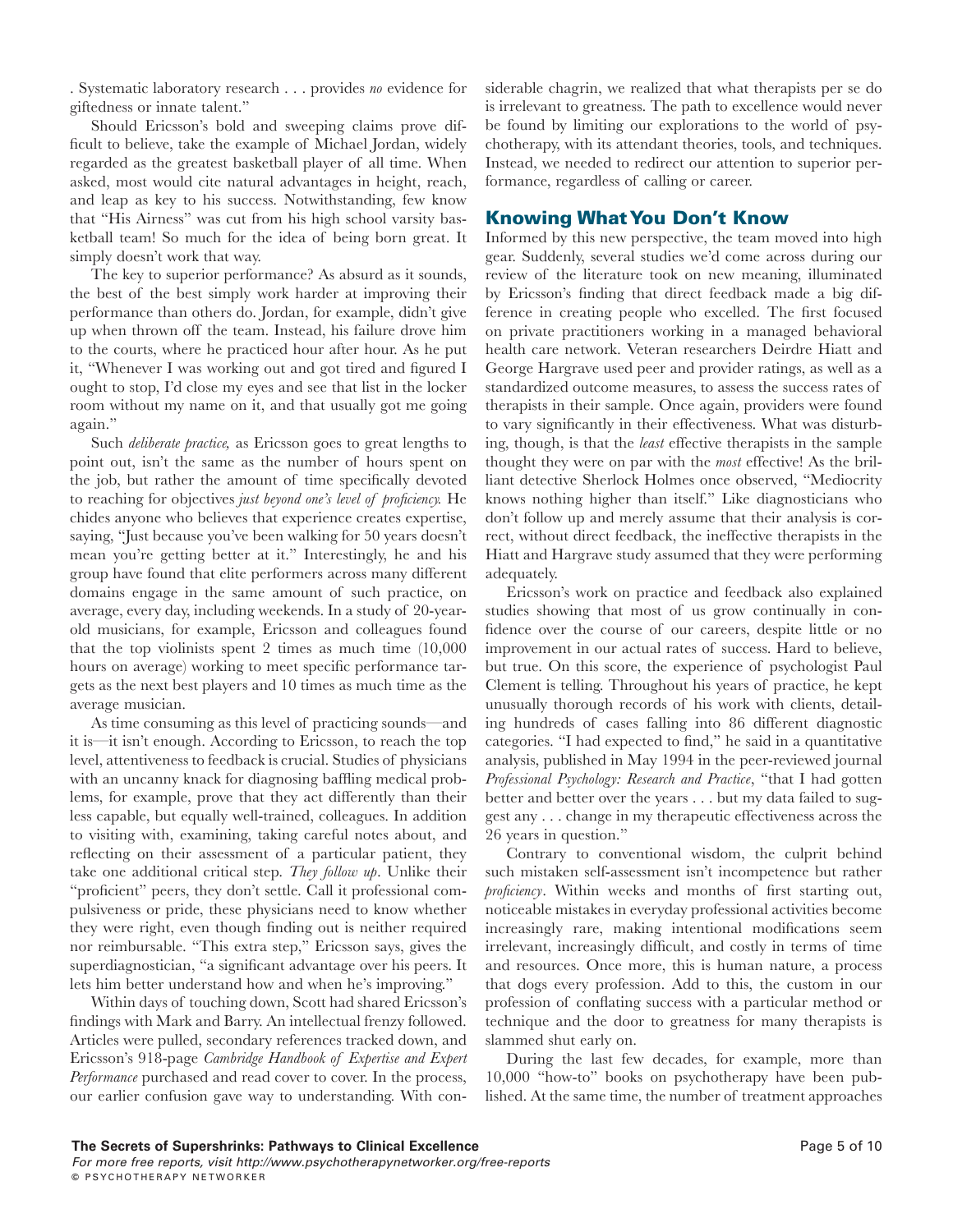has mushroomed, going from around 60 in the early days to more than 400. There are presently 145 officially approved, manualized, evidence-based treatments for 51 of the 397 possible *DSM* diagnostic groups. Based on these numbers alone, one would be hard pressed not to believe that real progress has been made by the field. More than ever before, we know what works for whom. Or do we?

Comparing today's success rates with those of 10, 20, or 30 years ago is one way of finding out. One would expect that the profession is progressing in a manner comparable to the Olympics. Fans know that during the last century, the best performance for every event has improved—in some cases, by as much as 50 percent. What's more, excellence at the top has had a trickle down effect, improving performance at every level. As an example, the fastest time clocked for the marathon in the 1896 Olympics was just one minute faster than the time currently required just to participate in the most competitive marathons like Boston and Chicago. By contrast, no measurable improvement in the effectiveness of psychotherapy has occurred in the last 30 years.

The time has come to confront the unpleasant truth: our tried-and-true strategies for improving what we do have failed. Instead of advancing as a field, we've stagnated, mistaking our feverish peddling on a stationary bicycle for progress in the Tour de Therapy. This isn't to say that therapy is ineffective. Quite to the contrary, the data are clear and unequivocal: psychotherapy works. Studies conducted over the last three decades show effects equal to or greater than those achieved by a host of well-accepted medical procedures, such as coronary artery bypass surgery, the pharmacological treatment of arthritis, and AZT for AIDS. At issue, however, is how we can learn from our experiences and *improve* our rate of success, both as a discipline and in our individual practices.

Incidentally, psychotherapists aren't alone in this struggle to increase our expertise. During our survey of the literature on greatness, we came across an engaging and provocative article published in the December 6, 2004, *New Yorker* magazine. Using the treatment of cystic fibrosis (CF) as an example, science writer Atul Gawande showed how the same processes undermining excellence in psychotherapy play out in medicine. Since 1964, medical researchers have been tracking the outcomes of patients with CF, a genetic disease striking 1,000 children yearly. The disease is progressive and, over time, mucus fills, hardens, and eventually destroys the lungs.

As is the case with psychotherapy, the evidence indicates that standard CF treatment works. With medical intervention, life expectancy is just over 30 years; without care, few patients survive infancy. The real story, though, as Gawande points out, isn't that patients with CF live longer when treated, but that, as with psychotherapy, treatment success rates vary significantly. At the best treatment centers, survival rates are 50 percent higher than the national average, meaning that patients live to be 46 on average.

Such differences, however, haven't been achieved through standardization of care and the top-down imposition of the "best" practices. Indeed, Cincinnati Children's Hospital (CCH), one of the nation's most respected treatment centers—which employs two of the physicians responsible for preparing the national CF treatment guidelines—produced only average to poor outcomes. In fact, on one of the most critical measures, lung functioning, this institution scored in the bottom 25 percent.

It's a small comfort to know that our counterparts in medicine, a field routinely celebrated for its scientific rigor, stumble and fall just as much as we "soft-headed" psychotherapists do. But Gawande's article, which is currently available for free from the *New Yorker* website archives (www.newyorker.com), provides so much more than an opportunity to commiserate: it confirms what our own research revealed to be the essential first step in improving outcomes: knowing your baseline performance. It just stands to reason. If you call a friend for directions, her first question will be, "Where are you?" The same is true of RandMcNally, Yahoo! and every other online mapping service. To get where you want to go, you first have to know where you are—a fact the clinical staff at CCH put to good use.

In truth, most practicing psychotherapists have no hard data on their success rates with clients. Fewer still have any idea how their outcomes compare to those of other clinicians or to national norms. Unlike therapists, though, the staff at CCH not only determined their overall rate of effectiveness, they were able to compare their success rates with other major CF treatment centers across the country. With such information in hand, the medical staff acted to push beyond their current standard of reliable performance. In time, their outcomes improved markedly.

#### A Formula for Success

Within the last year, here in this country and abroad, we've started teaching this basic formula for success to therapists. Each of the formula's components—(1) determining your baseline of effectiveness, (2) engaging in deliberate practice, and (3) getting feedback—depends on and is informed by the others, working in tandem to create a "cycle of excellence."

Turning to specifics, the truth is we have yet to discover how supershrinks like Dawn and Gordon ascertain their baseline. Our experience leads us to believe that they don't know either. What's clear is that their appraisal, intuitive though it may be, is more accurate than that of average practitioners. It's likely, and our analysis thus far confirms, that the methods they employ will prove to be highly variable, defying any simple attempt at classification. Despite such differences in approach, the supershrinks without exception possess a keen "situational awareness": they're observant, alert, and attentive. They constantly compare new information with what they already know.

Thankfully, for the rest of us mere mortals, a shortcut to supershrinkdom exists. It entails using simple paper-and-pencil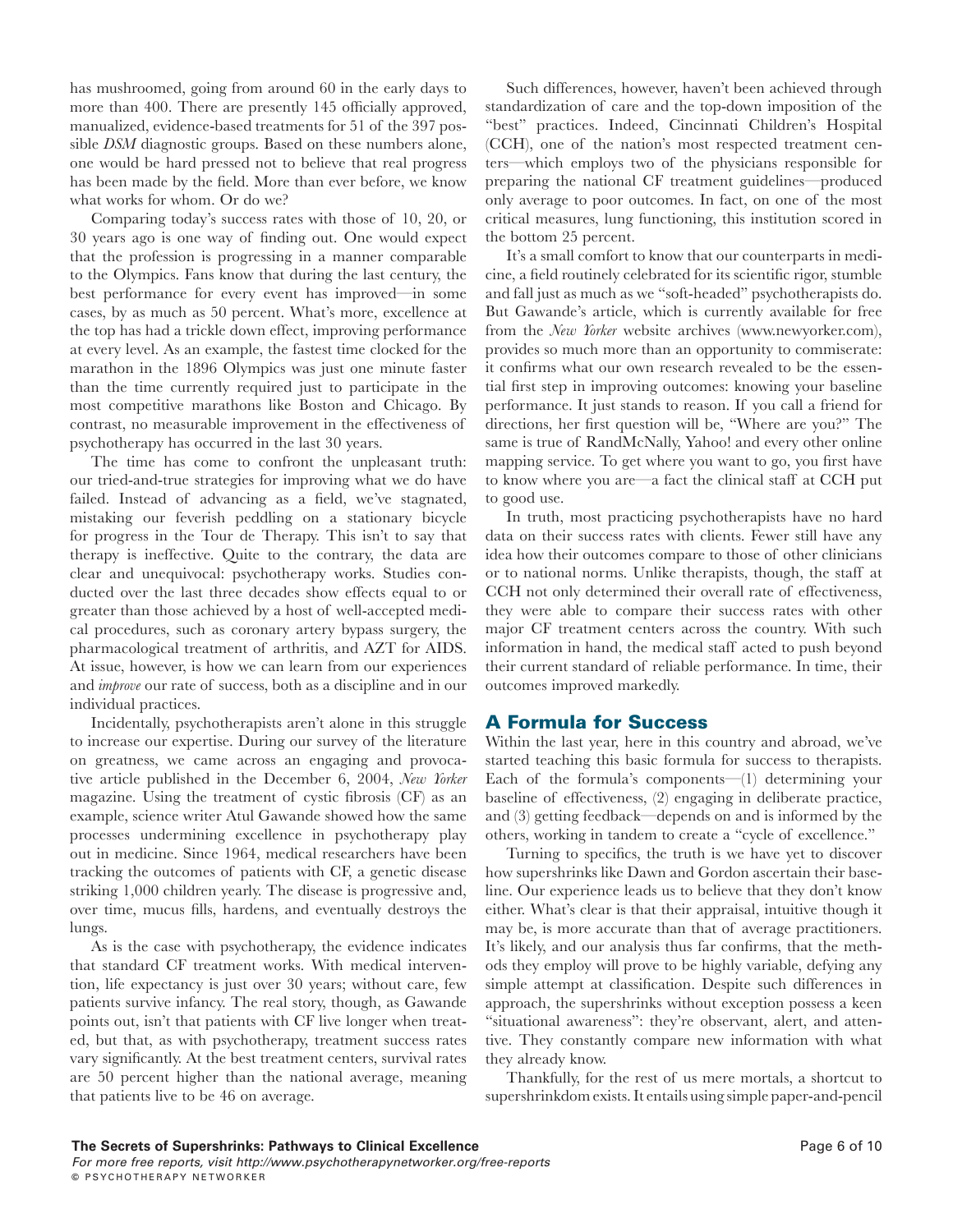scales and some basic statistics to compute your baseline, a process we discuss in detail in the article that follows. In the end, you may not become the Frank Sinatra, Tiger Woods, or Melissa Etheridge of the therapy world, but you'll be able to sing, swing, and strum along with the best.

The prospect of actually knowing one's true rate of success can provoke anxiety even in the best of us. For all that, studies of working clinicians provide little reason for concern. To illustrate, the outcomes reported in a recent study of 6,000 practitioners and 48,000 clients were as good as or better than those typically reported in tightly controlled studies. Findings like these are especially notable because clinicians, unlike researchers, don't have the luxury of handpicking the clients they treat. Most clinicians do good work most of the time, and do so while working with complex, difficult cases.

At the same, you shouldn't be surprised or disheartened when your results prove to be average. As with height, weight, and intelligence, success rates of therapists are normally distributed, resembling the all-too-familiar bell curve. It's a fact: in nearly all facets of life, most of us are tightly clustered around the mean. As the research by Hiatt and Hargrave shows, a much more serious problem is when therapists don't know how they're performing or, worse, think they know their effectiveness without outside confirmation. Unfortunately, our own work in tracking the outcomes of thousands of therapists working in diverse clinical settings has exposed a consistent and alarming pattern: those slowest to adopt a valid and reliable procedure for establishing their baseline performance typically have the poorest outcomes of the lot.

Should any doubt remain regarding the value and importance of determining one's overall rate of success, let us underscore that the mere act of measuring yields improved outcomes. In fact, it's the first and among the most potent forms of feedback available to clinicians seeking excellence. Several recent studies convincingly demonstrate that monitoring client progress on an ongoing basis improves effectiveness dramatically. Our own study, published last year in the *Journal of Brief Therapy*, found that providing therapists with real-time feedback improved outcome nearly 65 percent. So no downside exists to determining your baseline effectiveness: one either is proven effective or becomes more effective in the process.

There's more good news on this score. Share your baseline—good, bad, or average—with clients and the results are even more dramatic. Drop outs, the single greatest threat to therapeutic success, are cut in half. At the same time, outcomes improve yet again, in particular among those at greatest risk for treatment failure. Cincinnati Children's Hospital provides a case in point. Although surprised and understandably embarrassed about their overall poor national ranking, the medical staff nonetheless resolved to share the results with the patients and families. Contrary to what might have been predicted, not a single family chose to leave the program.

That everyone decided to remain committed rather than bolt should really come as no surprise. Across all types of

relationships—business, family and friendship, medicine success depends less on a connection during the good times than on maintaining engagement through the inevitable hard times. The fact the CCH staff shared the information about their poor performance increased the connection their patients felt with them and enhanced their engagement. It's no different in psychotherapy. Where we as therapists have the most impact on securing and sustaining engagement is through the relationship with our clients, what is commonly referred to as the "alliance." When it works well, client and therapist reach and maintain agreement about where they're going and the means by which they'll get there. Equally important is the strength of the emotional connection, the bond.

Supershrinks, our own research shows, are exquisitely attuned to the vicissitudes of client engagement. In what amounts to a quantum difference between themselves and average therapists, they're much more likely to ask for and receive negative feedback about the quality of the work and their contribution to the alliance. We have now confirmed this finding in numerous independent samples of practitioners working in diverse settings with a wide range of presenting problems. The best clinicians, those falling in the top 25 percent of treatment outcomes, consistently achieve lower scores on standardized alliance measures at the outset of therapy—perhaps because they're more persistent or are more believable when assuring clients that they want honest answers—enabling them to address potential problems in the working relationship. Median therapists, by contrast, commonly receive negative feedback later in treatment, at a time when clients have already disengaged and are at heightened risk for dropping out.

How do the supershrinks continually use feedback regarding the alliance to maintain engagement? A session conducted by Dawn, rescuer of the boxelder bugs, is representative of the work done by the field's most effective practitioners. At the time of the visit, we were working as consultants to her agency, teaching the staff to use the standardized outcome and alliance scales, and observing selected clinical interviews from behind a one-way mirror. She'd been meeting with an elderly man for the better part of an hour. Although this first therapy session had lurched along to begin with, an easy give and take soon developed between the two. Everyone watching agreed that, overall, the session had gone remarkably well.

At this point, Dawn gave the alliance measure to the client, saying "This is the scale I told you about at the beginning of our visit. It's something new we're doing here. It's a way for me to check in, to get your feedback or input about what we did here today."

Without comment, the man took the form, and after quickly completing it, handed it back to Dawn.

"Oh wow," she remarked, after rapidly scoring the measure, "you've given me, or the session at least, the highest marks possible."

With that, everyone behind the one-way mirror began to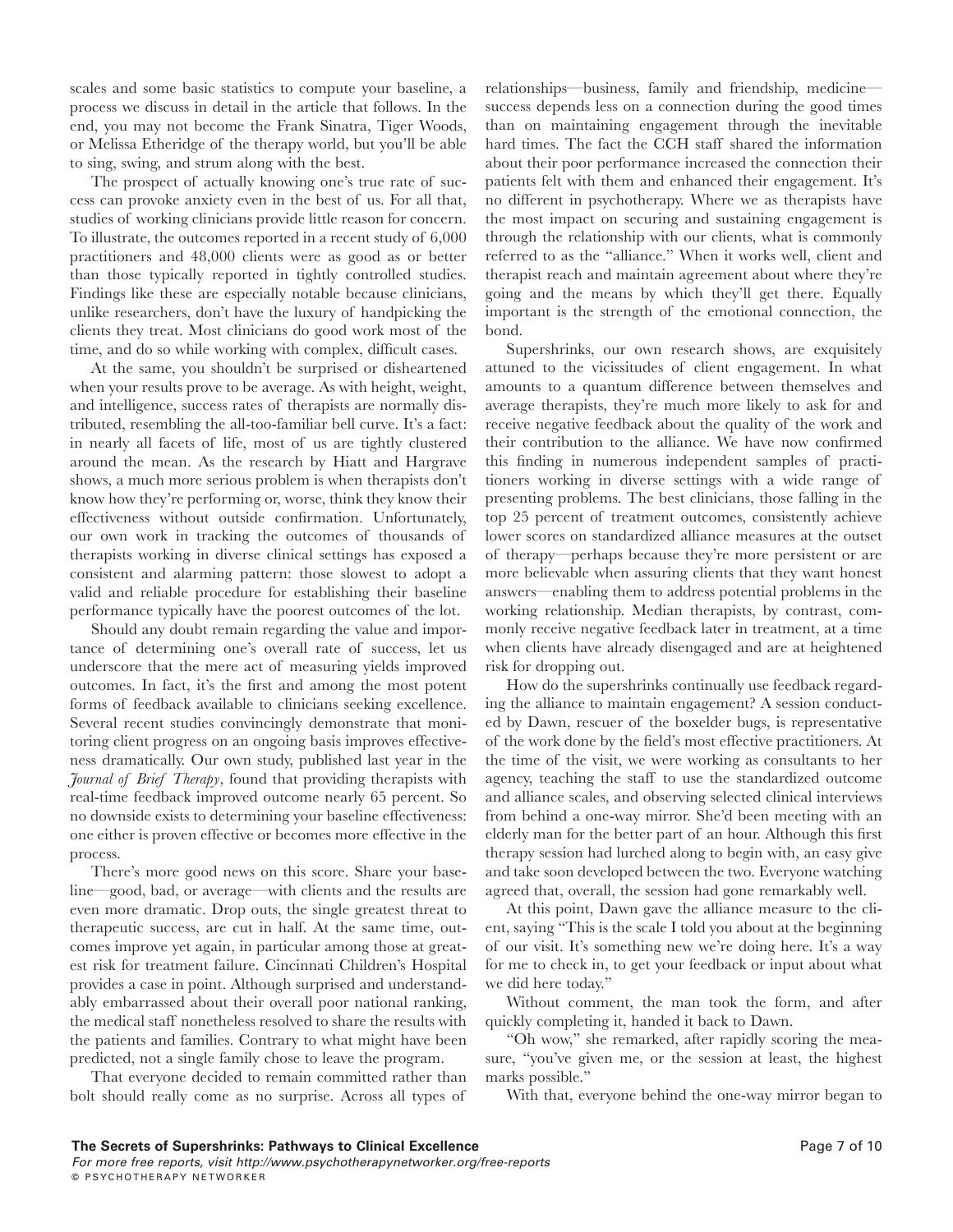stir in their chairs. Each of us was expecting Dawn to wrap up the session—even, it appeared, the client, who was inching forward on his chair. Instead, she leaned toward him.

"I'm glad you came today," she said.

"It was a good idea," he responded, "um, my, uh, doctor told me to come, in, and . . . I did, and, um . . . it's been a nice visit."

"So, will you be coming back?"

Without missing a beat, the man replied, "You know, I'm going to be alright. A person doesn't get over a thing like this overnight. It's going to take me a while. But don't you worry."

Behind the mirror, we and the staff were surprised again. The session had gone well. He'd been engaged. A follow-up appointment had been made. Now we heard ambivalence in his voice.

For her part, Dawn wasn't about to let him off the hook, "I'm hoping you *will* come back."

"You know, I miss her terribly," he said, "it's awfully lonely at night. But, I'll be alright. As I said, don't worry about me."

 "I appreciate that, appreciate what you just said, but actually what I worry about is that I missed something. Come to think about it, if we were to change places, if I were in your shoes, I'd be wondering, 'What really can she know or understand about this, and more, what can she possibly do?"

A long silence followed. Eventually, the man looked up, and with tears in his eyes, caught her gaze.

Softly, Dawn continued, "I'd like you to come back. I'm not sure what this might mean to you right now, but you don't have to do this alone."

Nodding affirmatively, the man stood, took Dawn's hand, and gave it a squeeze. "See you, then."

Several sessions followed. During that period his scores on the standardized outcome measure improved considerably. At the time, the team was impressed with Dawn. Her sensitivity and persistence paid off, keeping the elderly man engaged, and preventing his dropping out. The real import of her actions, however, didn't occur to any of us until much later.

All therapists experience similar incisive moments in their work with clients— times when they're acutely insightful, discerning, even wise. Such experiences are actually of little consequence in separating the good from the great, however. Instead, superior performance is found in the margins—the small but consistent difference in the number of times corrective feedback is sought, successfully obtained, and then acted on.

#### Systematically Seeking Feedback

Most therapists, when asked, report checking in routinely with their clients and knowing when to do so. But our own research found this to be far from the case. In early 1998, we initiated a study to investigate the impact on treatment outcome of seeking client feedback. Several formats were included. In one, therapists were supposed to seek client input informally, on their own. In another, standardized, client-completed outcome and alliance measures were administered and the results shared with fellow therapists. Treatment-as-usual served as a third, control group.

Initial results pointed to an advantage for the feedback conditions. Ultimately, however, the entire project had to be scraped as a review of the videotapes showed that the therapists in the informal group routinely failed to ask clients for their input—even though, when later queried, the clinicians maintained they *had* sought feedback.

For their part, supershrinks consistently seek client feedback about how the client feels about them and their work together; they don't just say they do. Dawn perhaps said it best, "I always ask. Ninety-nine percent of the time, it doesn't go anywhere—at least at the moment. Sometimes I'll get a call, but rarely. More likely, I'll call, and every so often my nosiness uncovers something, some, I don't know quite how to say it, some barrier or break, something in the way of our working together." Such persistence in the face of infrequent payoff is a defining characteristic of those destined for greatness.

Whereas birds can fly, the rest of us need an airplane. When a simple measure of the alliance is used in conjunction with a standardized outcome scale, available evidence shows clients are less likely to deteriorate, more likely to stay longer, and *twice* as likely to achieve a clinically significant change. What's more, when applied on an agency-wide basis, tracking client progress and experience of the therapeutic relationship has an effect similar to the one noted earlier in the Olympics: performance improves across the board; everyone gets better. As John F. Kennedy was fond of saying, "A rising tide lifts all boats."

While it's true that the tide raises everyone, we've observed that supershrinks continue to beat others out of the dock. Two factors account for this. As noted earlier, superior performers engage in significantly more deliberate practice. That is, as Ericsson, the expert on experts says, "effortful activity designed to improve individual target performance." Specific methods of deliberate practice have been developed and employed in the training of pilots, surgeons, and others in highly demanding occupations. Our most recent work has focused on adapting these procedures for use in psychotherapy.

In practical terms, the process involves three steps: think, act, and, finally, reflect. This approach can be remembered by the acronym, T.A.R. To prepare for moving beyond the realm of reliable performance, the best of the best engage in forethought. This means they set specific goals and identify the particular ways they'll use to reach their goals. It's important to note that superior performance depends on attending to both the ends and the means, simultaneously.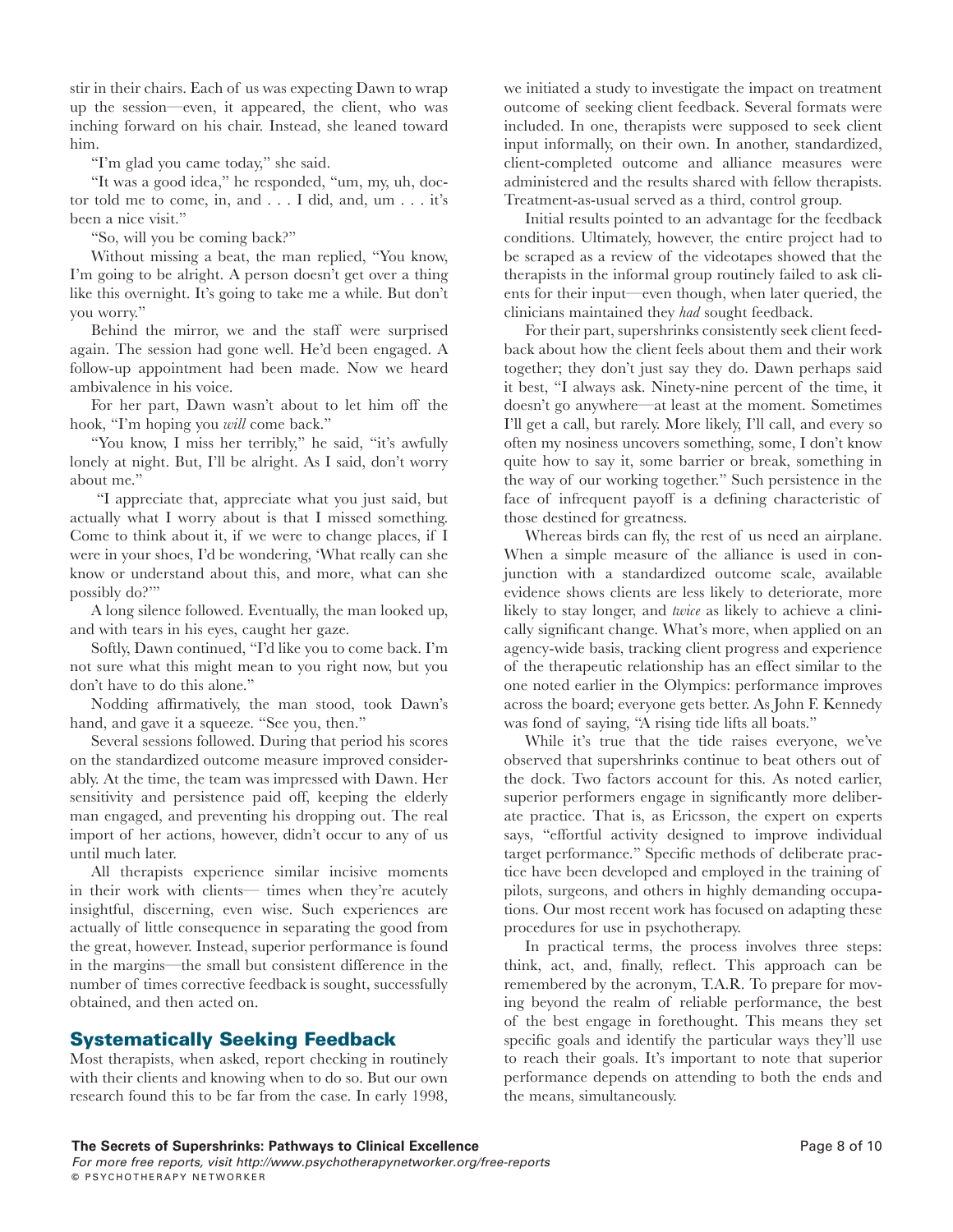To illustrate, suppose a therapist wanted to improve the engagement level of clients mandated into treatment for substance abuse. She'd first need to define in measurable terms how she'd know that the client was actively engaged in the treatment (e.g., attendance, increased dialogue, eye contact, posture, etc.). Following this, the therapist would develop a step-by-step plan for achieving the specific objectives. Because therapies that focus on client goals result in greater participation, she might, for example, create a list of questions designed to elicit and confirm what the client wanted out of therapy. She might also spend time anticipating what the client might enumerate and planning a strategy for each response.

In the act phase, successful experts track their performance: they monitor on an ongoing basis whether they used each of the steps or strategies outlined in the thinking phase and the quality with which each step was executed. The sheer volume of detail gathered in assessing their performance distinguishes the exceptional from their more average counterparts.

During the reflection phase, top performers review the details of their performance, identifying specific actions and alternate strategies for reaching their goals. Where unsuccessful learners paint with broad strokes, attributing failure to external and uncontrollable factors (e.g., "I had a bad day," "I wasn't with it"), the experts know exactly what *they* do, more often citing controllable factors (e.g., "I should have done x instead of y," of "I forgot to do x and will do x plus y next time"). In our work with psychotherapists, for example, we've found that average practitioners are far more likely to spend time hypothesizing about failed strategies—believing perhaps that understanding the reasons why an approach didn't work will lead to better outcomes—and less time thinking about strategies that might be more effective.

Returning to the example above, an average therapist would be significantly more likely to attribute failure to engage the mandated substance abuser to denial, resistance, or lack of motivation. The expert, in contrast, would say, "Instead of organizing the session around 'drug use,' I should have emphasized what the client wanted getting his driver's license back. Next time, I will explore in detail what the two of us need to do right now to get him back in the driver's seat."

The penchant for seeking explanations for treatment failures can have life-and-death consequences. In the 1960s, the average lifespan of children with cystic fibrosis treated by "proficient" pediatricians was three years. The field as a whole routinely attributed the high mortality rate to the illness itself—a belief which, in retrospect, can only be viewed as a self-fulfilling prophecy. After all, why search for alternative methods if the disease invariably kills? Although certainly less dramatic, psychologist William Miller makes a similar point about psychotherapy, noting that most models don't account for how people change,

but rather why they stay the same. In our experience, diagnostic classifications often serve a similar function by attributing the cause of a failing or failed therapy to the disorder.

#### The Value of Practice, Practice, **Practice**

By comparison with explanations that blame the client or excuse the therapist, deliberate practice bestows clear advantages. In place of static stories and summary conclusions, practice enhances options. Take chess, for example. The unimaginable speed with which master players intuit the board and make their moves gives them the appearance of wizards, especially to dabblers. Research proves this to be far from case. In point of fact, they possess no unique or innate ability or advantage in memory. Far from it. Their command of the game is simply a function of numbers: they've played this game and a thousand others before. As a result, they have more means at their disposal.

The difference between average and world-class players becomes especially apparent when stress becomes a factor. Confronted by novel, complex, or challenging situations, the focus of the merely proficient performers narrows to the point of tunnel vision. In chess, these people are easy to spot. They're the ones sitting hunched over the board, their fingers glued to a piece, contemplating the *next* move. But studies of pilots, air traffic controllers, emergency room staff, and others in demanding situations and pursuits show that superior performers expand their awareness when events are stressful, availing themselves of all the options they've identified, rehearsed, and perfected over time.

Deliberate practice, to be sure, isn't for the harried or hassled. Neither is it for slackers. Yet, the willingness to engage in deliberate practice is what separates the wheat from the chaff. The reason is simple: doing it is unrewarding in almost every way. As Ericsson notes, "Unlike play, deliberate practice is not inherently motivating; and unlike work, it does not lead to immediate social and monetary rewards. In addition, engaging in [it] generates costs." No third party (e.g., client, insurance company, or government body) will pay for the time spent tracking client progress and alliance, identifying at-risk cases, developing alternate strategies, seeking permission to record treatment sessions, insuring HIPPA compliance and confidentiality, systematically reviewing the recordings, evaluating and refining the execution of the strategies, and soliciting outside consultation, training, or coaching specific to particular skill sets. And let's face it, few of us are willing pay for it out of pocket. But this, and all we've just described, is exactly what the supershrinks do. In a word, they're selfmotivated.

What leads people, both children and adults, to devote the time, energy, and resources necessary to achieve greatness is poorly understood. Even when the path to improved